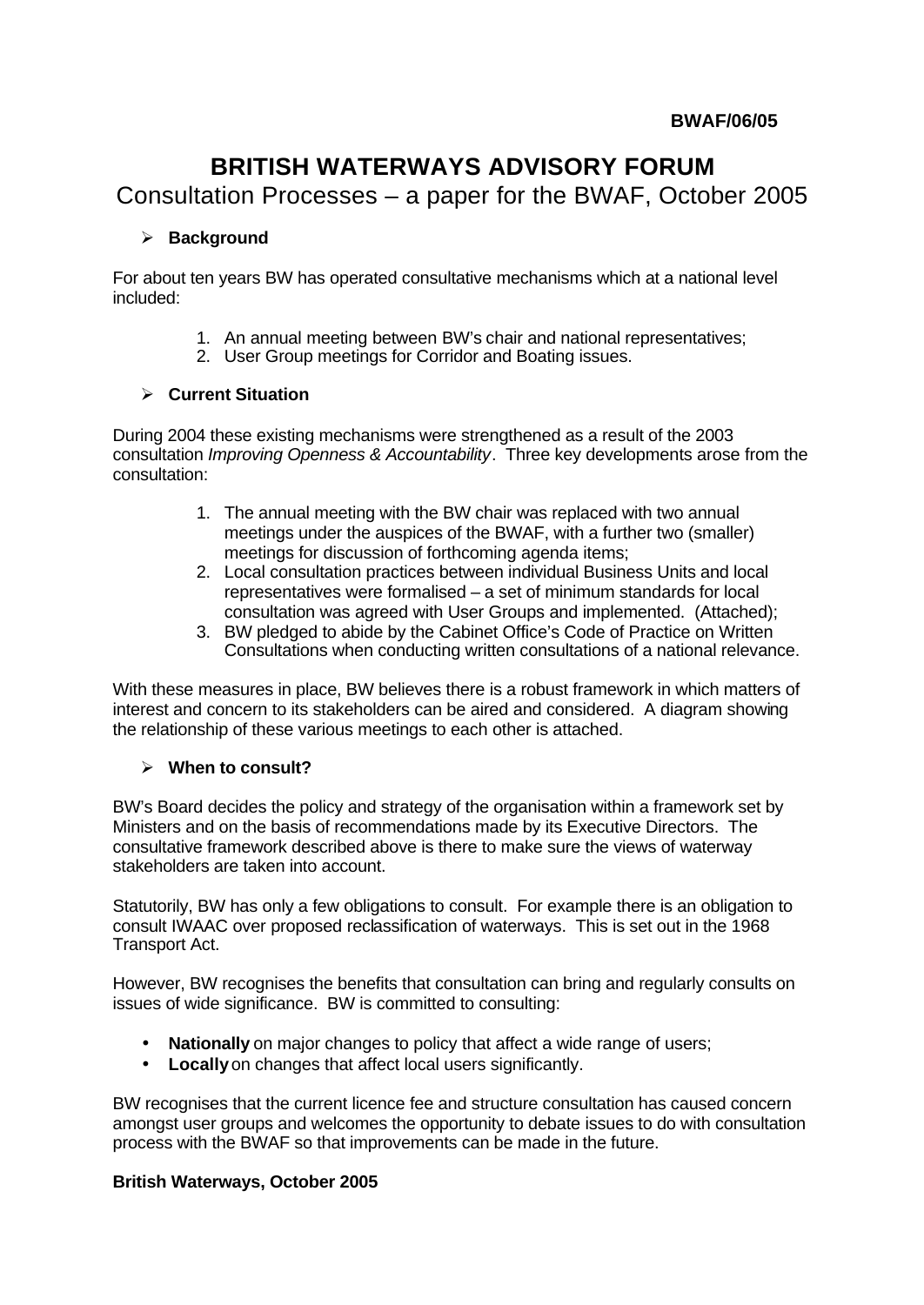



## **BW's Consultative Mechanism 2005**